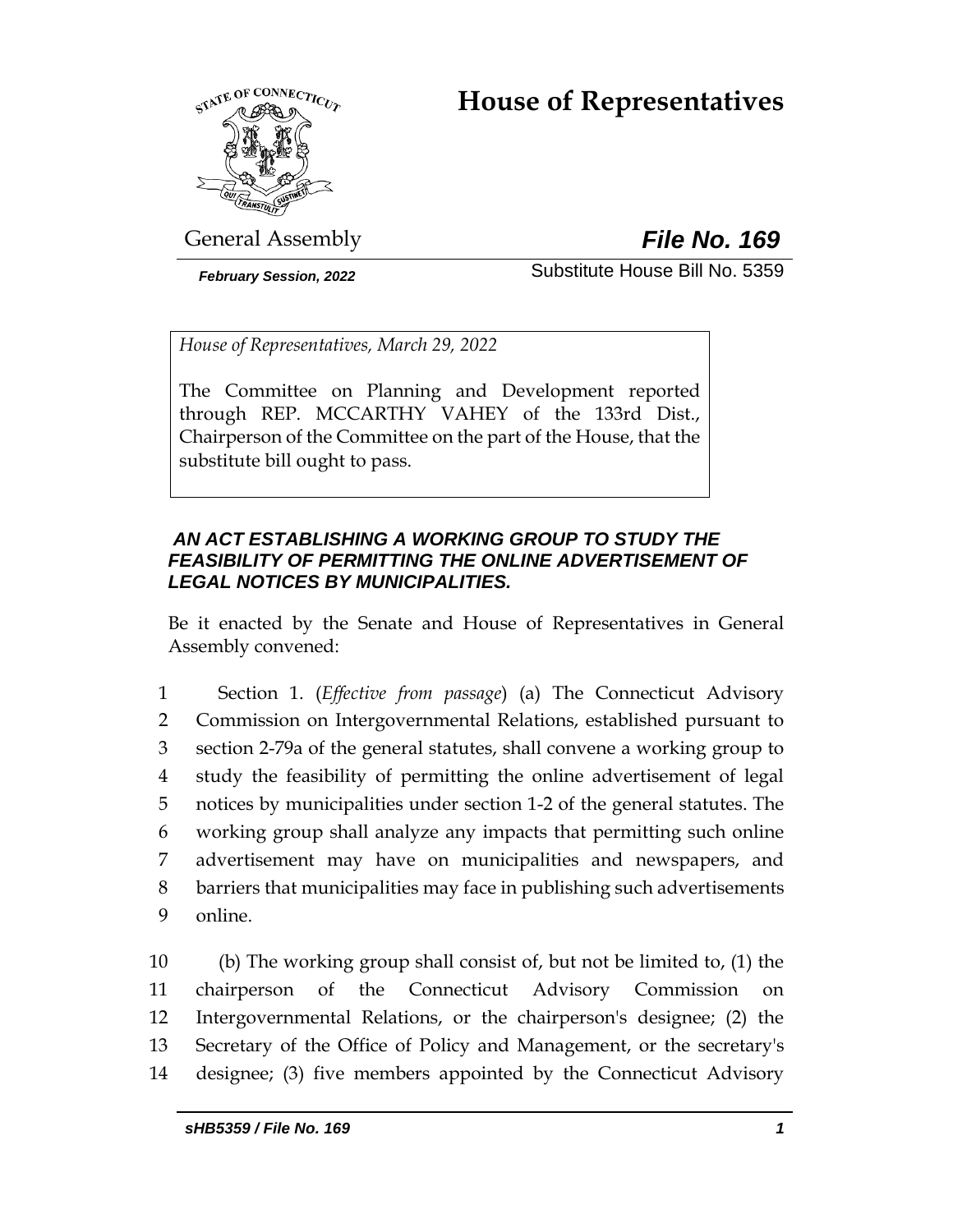Commission on Intergovernmental Relations, one of whom (A) has expertise in information technology security, (B) is a representative of the Freedom of Information Commission established pursuant to 18 section 1-205 of the general statutes,  $(C)$  is an attorney who has expertise in municipal law, (D) is a representative of a regional council of 20 governments, and  $(E)$  is a representative of a weekly newspaper; (4) one representative from each of the following entities, designated by the entity: (A) The Connecticut Town Clerks Association, (B) the 23 Connecticut Conference of Municipalities, (C) the Connecticut Council of Small Towns, (D) the Connecticut Chapter of the American Planning Association, and (E) the Connecticut Daily Newspapers Association; and (5) any other person the Connecticut Advisory Commission on Intergovernmental Relations deems appropriate. All appointments to the working group shall be made not later than September 1, 2022. Any member of the working group may be a member of the General Assembly.

 (c) The chairperson of the Connecticut Advisory Commission on Intergovernmental Relations shall select the chairperson of the working group from among the members of the working group.

 (d) Not later than January 1, 2023, the working group shall submit a report, in accordance with the provisions of section 11-4a of the general statutes, on its findings and recommendations to the joint standing committee of the General Assembly having cognizance of matters relating to planning and development. The working group shall terminate on the date that it submits such report or January 1, 2023, whichever is later.

This act shall take effect as follows and shall amend the following sections:

| Section<br>trom passage | New section |
|-------------------------|-------------|
|-------------------------|-------------|

*PD Joint Favorable Subst.*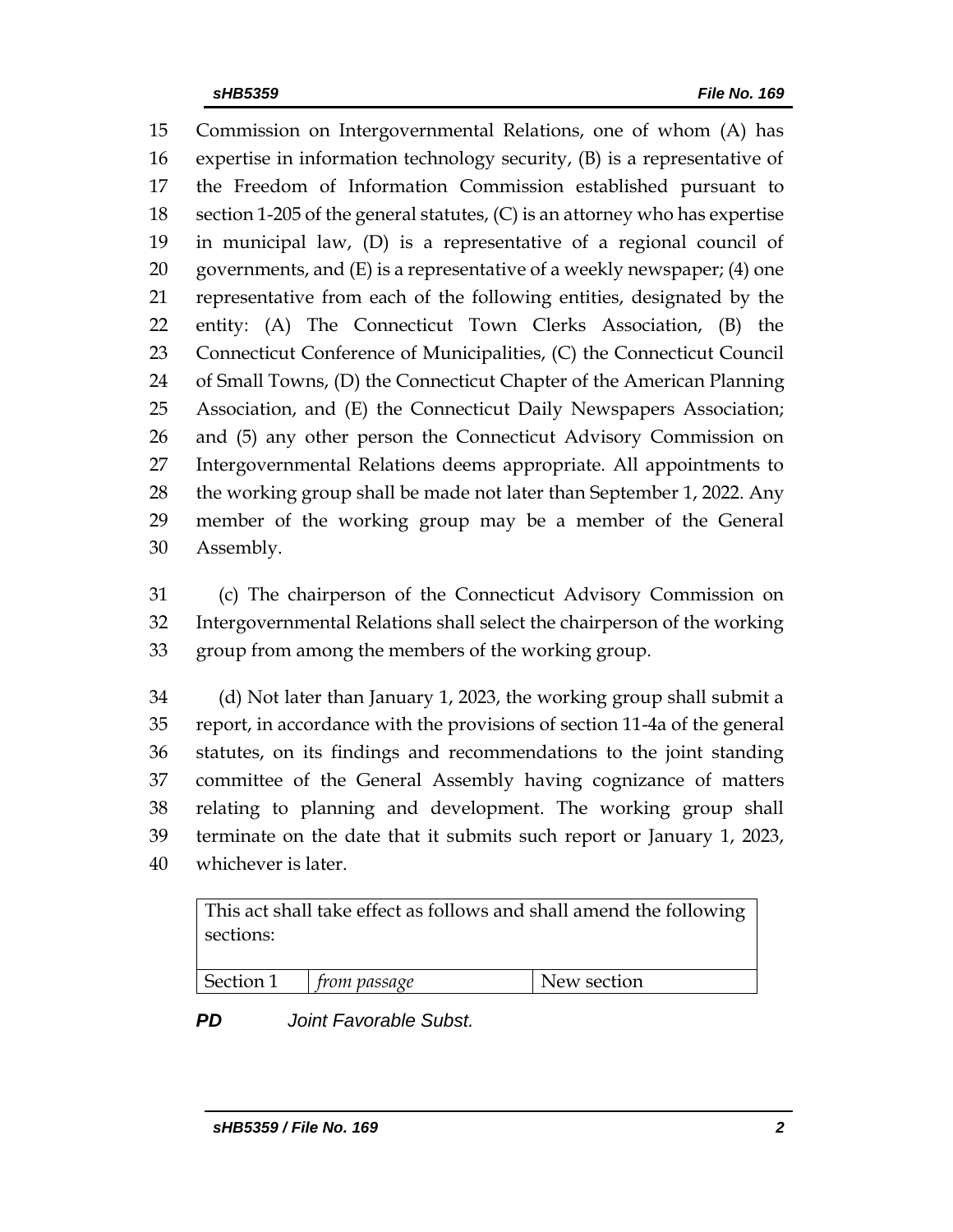*The following Fiscal Impact Statement and Bill Analysis are prepared for the benefit of the members of the General Assembly, solely for purposes of information, summarization and explanation and do not represent the intent of the General Assembly or either chamber thereof for any purpose. In general, fiscal impacts are based upon a variety of informational sources, including the analyst's professional knowledge. Whenever applicable, agency data is consulted as part of the analysis, however final products do not necessarily reflect an assessment from any specific department.*

# *OFA Fiscal Note*

*State Impact:* None

*Municipal Impact:* None

### *Explanation*

The bill has no fiscal impact. It establishes a working group to study the feasibility of online advertising of legal notices by municipalities. The bill specifies the Advisory Commission on Intergovernmental Relations to convene the working group (ACIR). It is anticipated that ACIR can meet the bill's requirements within existing resources.

*The Out Years*

*State Impact:* None *Municipal Impact:* None